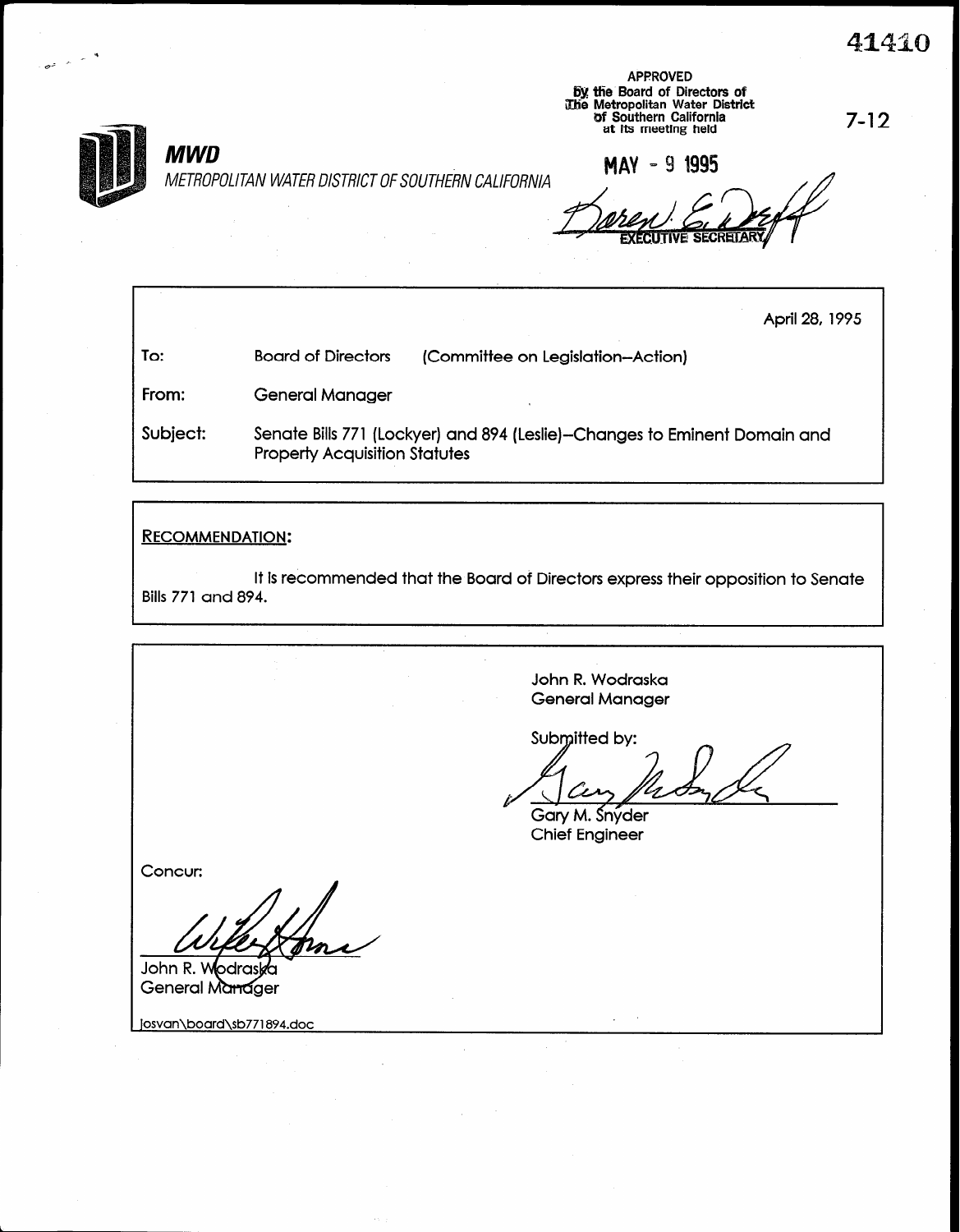.

#### EXECUTIVE SUMMARY:

Senate Bill 771 would amend the Eminent Domain Law by changing the date that the right to compensation accrues from the date of filing the eminent domain action to the date that a public official publicly announces that an identifiable property may be subject to an eminent domain proceeding. This change would require Metropolitan to acquire some properties that are identified in public hearings or environmental documents, but which would not be required for the project as finally approved.

Senate Bill 894 would amend the Public Records Act and Relocation Assistance Act with respect to issues related to property acquisition. The Public Records Act would be amended to make appraisal reports subject to disclosure after the contents have been disclosed to the contracting parties. This change would allow discovery of appraisal reports prepared by an appraiser which Metropolitan is using as an expert witness in eminent domain actions on other properties. The Relocation Assistance Act would be amended to require that a condemning agency adopt its resolution of necessity before making an offer to acquire property, and prohibits an agency from acquiring property for more than the price paid for the transfer of comparable property between private parties within six months prior to the acquisition. This would create a conflict with the eminent domain law which requires that an offer be made prior to the resolution of necessity, and that the condemning agency pay fair market value for property.

### DETAILED REPORT:

The Eminent Domain Law presently provides that the right to compensation is deemed to have accrued at the time that the eminent domain action is filed. Under this law, a public agency must pay the property owner for any damage or costs resulting from the pending action if the agency abandons the acquisition. Related statutes and case law require public agencies to commence eminent domain proceedings within a reasonable time after announcing that a property will be condemned, but not later than six months after adopting a resolution of necessity. If an agency acts too slowly, the property owner has a cause of action For damage caused by the unreasonable delay.

Senate Bill 771 would amend the Eminent Domain Law to provide that the right to compensation accrues on the date "that a public official publicly announces that an identifiable property may or will be subject to an eminent domain proceeding." During the environmental review process required for all public projects there are statements made in public hearings and environmental documents which identify properties which may be condemned for the project. Since the California Environmental Quality Act requires that alternatives to the proposed project be reviewed, several different sites or alignments are usually the subject of public debate and comment. Senate Bill 771 would create a right to compensation from the date that a property is identified by a public official as potentially subject to condemnation for a proposed project. As a consequence, public agencies may be required to acquire or pay damages for properties that are discussed in the environmental review process. This bill has the potential to substantially increase the costs of property acquisition for public projects. The bill is also unnecessary as current law protects property